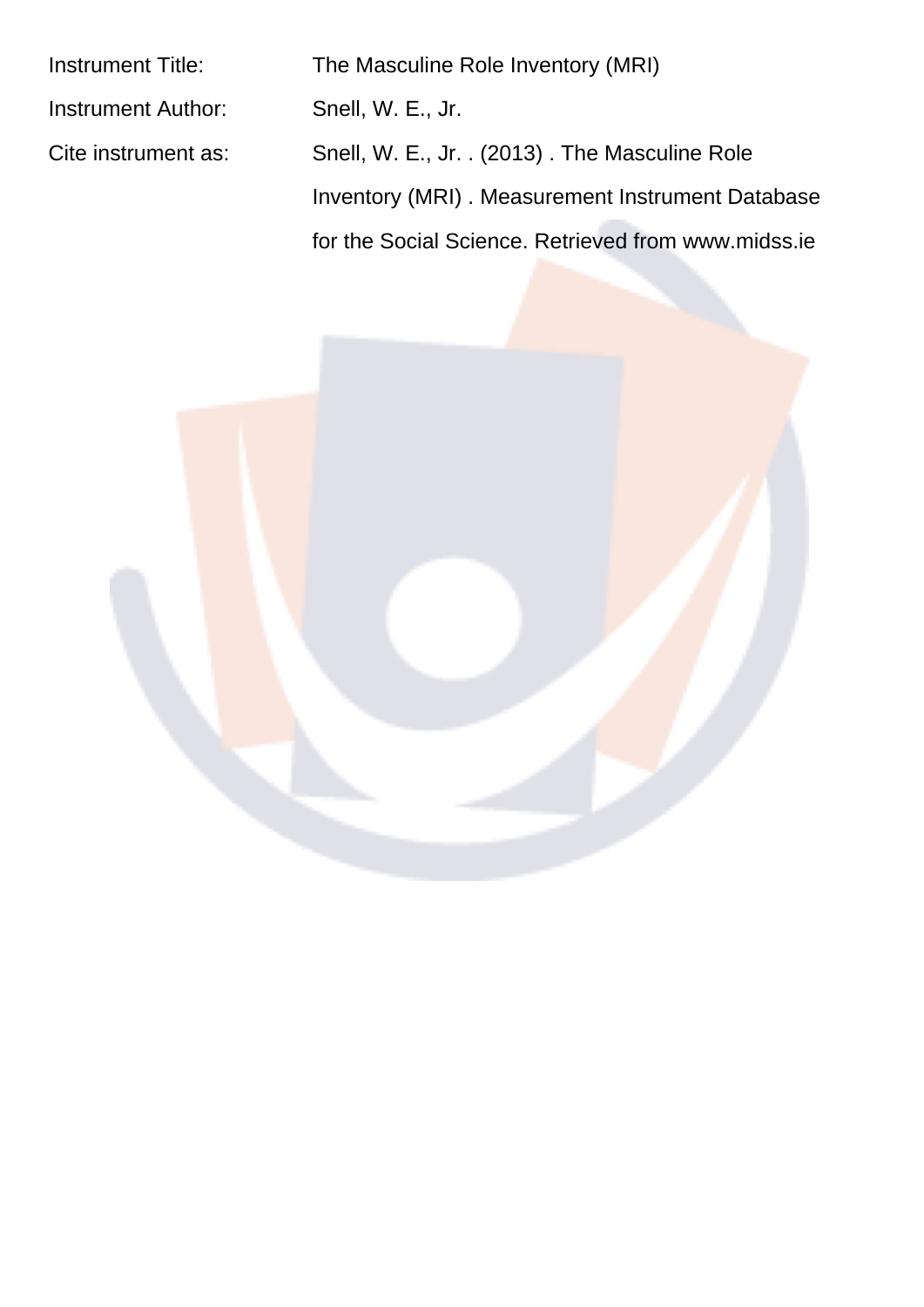### **MRI**

**OPINION INVENTORY:** The items below inquire about some of your attitudes and opinions. For each item indicate how much you agree or disagree with that statement. (As used in the following statements, the phrase close relationship refers to the interactions that take place between two people who choose to see each other on a relatively exclusive basis.) Use the following scale for your responses:

- $A =$  Strongly Disagree.
- $B =$  Slightly Disagree.
- C = Neither Agree nor Disagree.
- $D =$  Slightly Agree.
- $E =$  Strongly Agree.

1. Close relationships can detract from career developments.

2. I don't devote too much time to personal relationships.

3. A close relationship may cause others to think I lack success potential.

4. I avoid discussing my feelings because others might think I am weak.

5. Even if I have known someone for a long time, I still prefer not to talk about the more private aspects of myself.

6. I sometimes assume an indifferent attitude toward loving someone, otherwise people might consider me immature.

7. I am somewhat hesitant to commit myself to another person.

8. A successful career means more to me than a successful close relationship.

9. It is impractical for people to make long-range commitments in a close relationship, until they have started a career.

10. I would be tempted to end a relationship if my partner asked me to devote any more time to her/him.

11. There are career drawbacks associated with investing oneself in a relationship.

12. It is easy for me to express feelings openly to someone close to me.

13. I don't search for too much personal fulfillment from a relationship with another person, because of the potential costs to my ambitions.

14. If I committed myself to another person, I would not have enough time to wholeheartedly pursue a career.

15. I prefer not to be emotionally involved with another person.

- 16. There are professional costs associated with sustaining a close relationship.
- 17. Strong involvement in a love relationship will ultimately interfere with career activities.
- 18. It's costly to admit that one is emotionally upset.
- 19. If people thought of me as a sensitive person, they might exploit me.
- 20. A person would be wise not to display any affection for his/her friends.

21. I would feel uncomfortable about my future, if others thought I was sensitive.

- 22. If people knew how strongly I respond to other's feelings, they would consider me a "soft" person.
- 23. I would prefer that others not think of me as a kind person.

24. People who are sensitive cannot become effective leaders.

25. In order to become a successful person, it's important not to show emotional weakness.

26. People cannot succeed in business unless they suppress their sensitivity to other people's feelings.

27. If I were involved in an affectionate relationship, I would not have enough time left over to develop a career.

28. If others know how you really feel, your career can be hurt.

29. People who cry will not get anywhere in the working world.

30. I am comfortable with the idea of committing myself to another person.

## Copyright - 1996